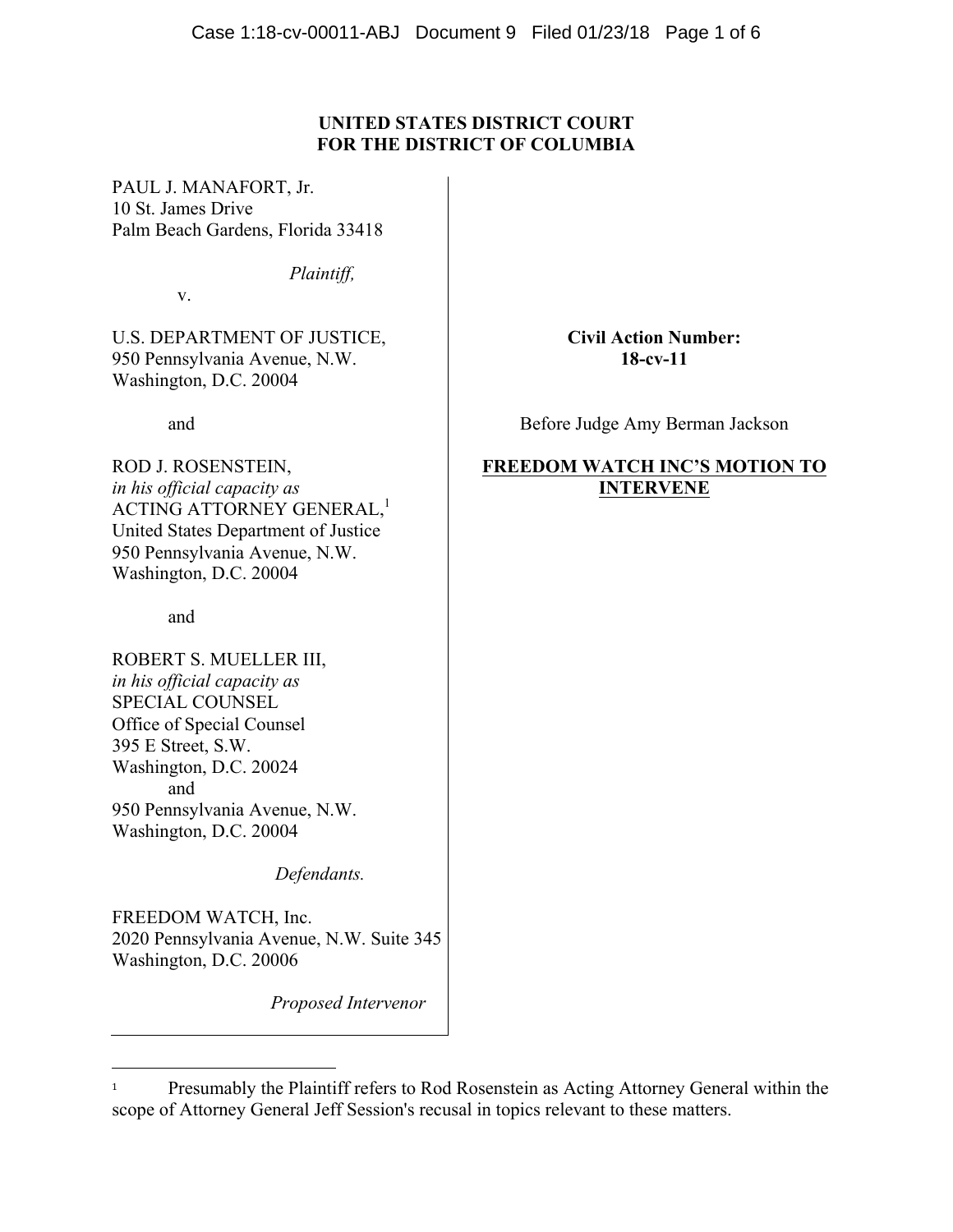### **MOTION AND MEMORANDUM OF LAW IN SUPPORT OF FREEDOM WATCH'S MOTION TO INTERVENE**

## **I. INTRODUCTION**

Intervenor Freedom Watch, Inc., ("Freedom Watch") respectfully moves this Court to grant its intervention in this case pursuant to Federal Rules of Civil Procedure ("FRCP") Rule 24 (b)(1)(B) on the grounds that Freedom Watch's lawsuit shares common issues of fact with this instant action. Both Freedom Watch's action and this instant action seek to have Special Counsel Robert Mueller ("Mr. Mueller") removed on the grounds that he has acted improperly and exceeded and violated his authority as Special Counsel.

## **II. GOVERNING LAW**

Federal Rules of Civil Procedure (FRCP) Rule 24 governs intervention by additional parties in existing litigation in the federal courts:

Rule 24. Intervention:

(b) PERMISSIVE INTERVENTION. (1) *In General.* On timely motion, the court may permit anyone to intervene who: (A) is given a conditional right to intervene by a federal statute; or (B) has a claim or defense that shares with the main action a common question of law or fact.

## **III. STATEMENT OF RELEVANT FACTS**

Freedom Watch filed an action under 28 U.S.C. §1361 seeking a writ of mandamus ordering that the U.S. Department of Justice and Federal Bureau of Investigation investigate the torrent of alleged illegal leaks involving the grand jury proceedings for Mr. Mueller's investigation into Russian collusion in the 2016 Presidential election as well as the conflicts of interest of Mr. Mueller and his staff, and mete out appropriate discipline, including but not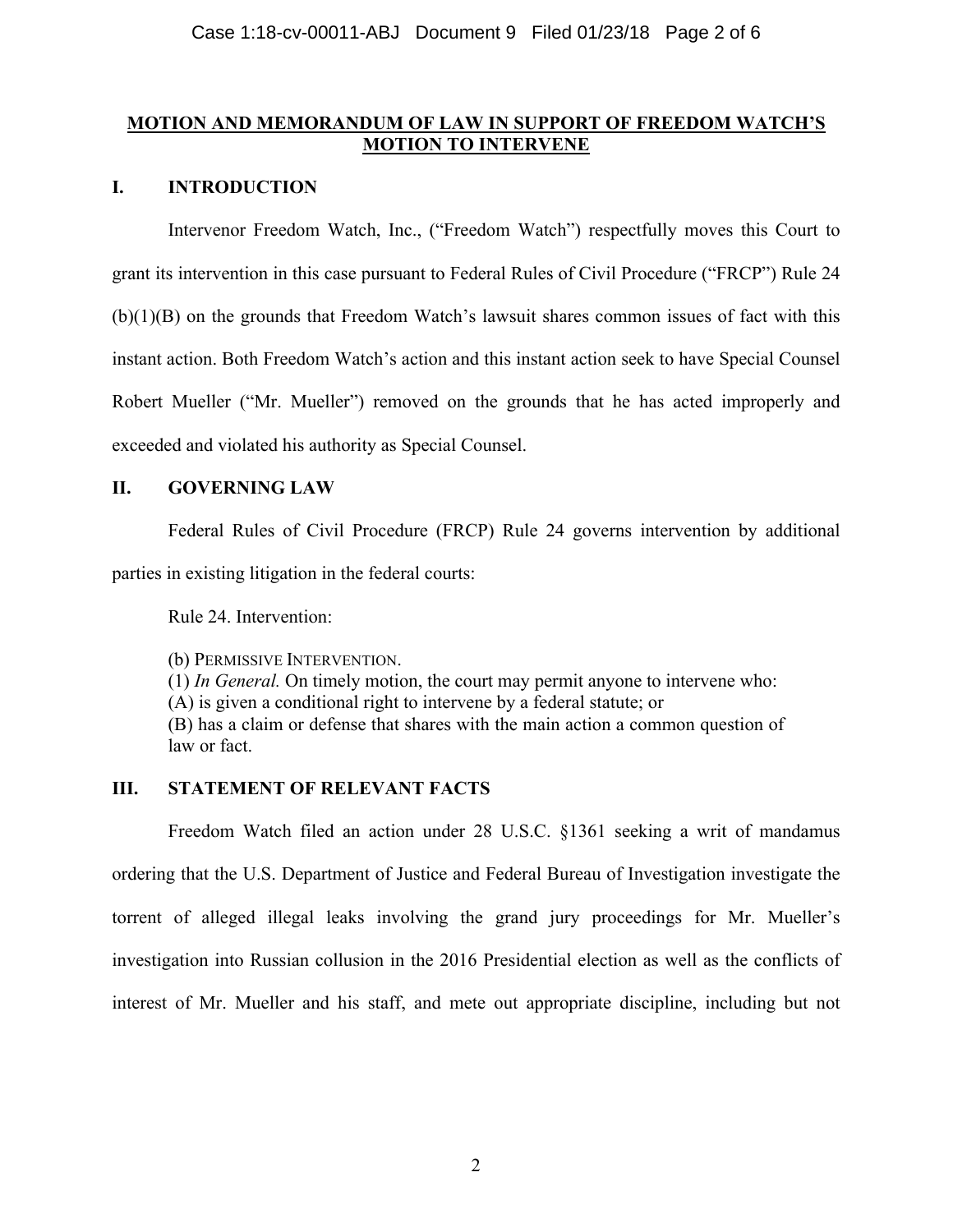#### Case 1:18-cv-00011-ABJ Document 9 Filed 01/23/18 Page 3 of 6

limited to the removal of Mr. Mueller and his staff.<sup>2</sup> Freedom Watch's action is currently pending in the U.S. Court of Appeals for the District of Columbia Circuit.

Similarly, the Plaintiff here, Mr. Paul Manafort ("Mr. Manafort"), seeks a declaratory judgment that Mr. Mueller's prosecution of the Mr. Mueller is unlawful and *ultra vires* because the regulations of the U.S. Department of Justice ("DOJ") governing the authority and activities of a special prosecutor do not convey authority to prosecute so far outside the scope of, and irrelevant to, the matters that the special prosecutor was appointed to investigate. Mr. Mueller was appointed as Special Counsel on May 17, 2017, by Deputy Attorney General Rod Rosenstein for the sole purpose of investigating "any links and/or coordination between the Russian government and individuals associated with the campaign of President Donald Trump...."<sup>3</sup> However, Mr. Mueller has gone far beyond the scope of his appointment, investigating and prosecuting Mr. Manafort for alleged crimes that occurred well before the 2016 Presidential election and before any association with President Trump. As such, the ultimate relief sought by Mr. Manafort is also the removal of Mr. Mueller as Special Counsel.

Lastly Freedom Watch's matter was before the Honorable Amy Berman Jackson ("Judge Jackson") before it was sent up on appeal. Mr. Manafort's matter has now been transferred to Judge Jackson as well. Therefore, Judge Jackson already has familiarity with both cases.

### **IV. ARGUMENT**

#### **A. Intervenor Shares Common Questions of Law or Fact with Main Action**

Pursuant to FRCP Rule 24(b)(1)(B):

(b) PERMISSIVE INTERVENTION.

 <sup>2</sup> *Freedom Watch, Inc. v. Sessions, et al*, 17-cv-2459 (DDC).

<sup>3</sup> Rod Rosenstein, *Appointment of Special Counsel To Investigate Russian Interference With The 2016 Presidential Election And Related Matters*, May 17, 2017, available at: https://www.justice.gov/opa/press-release/file/967231/download.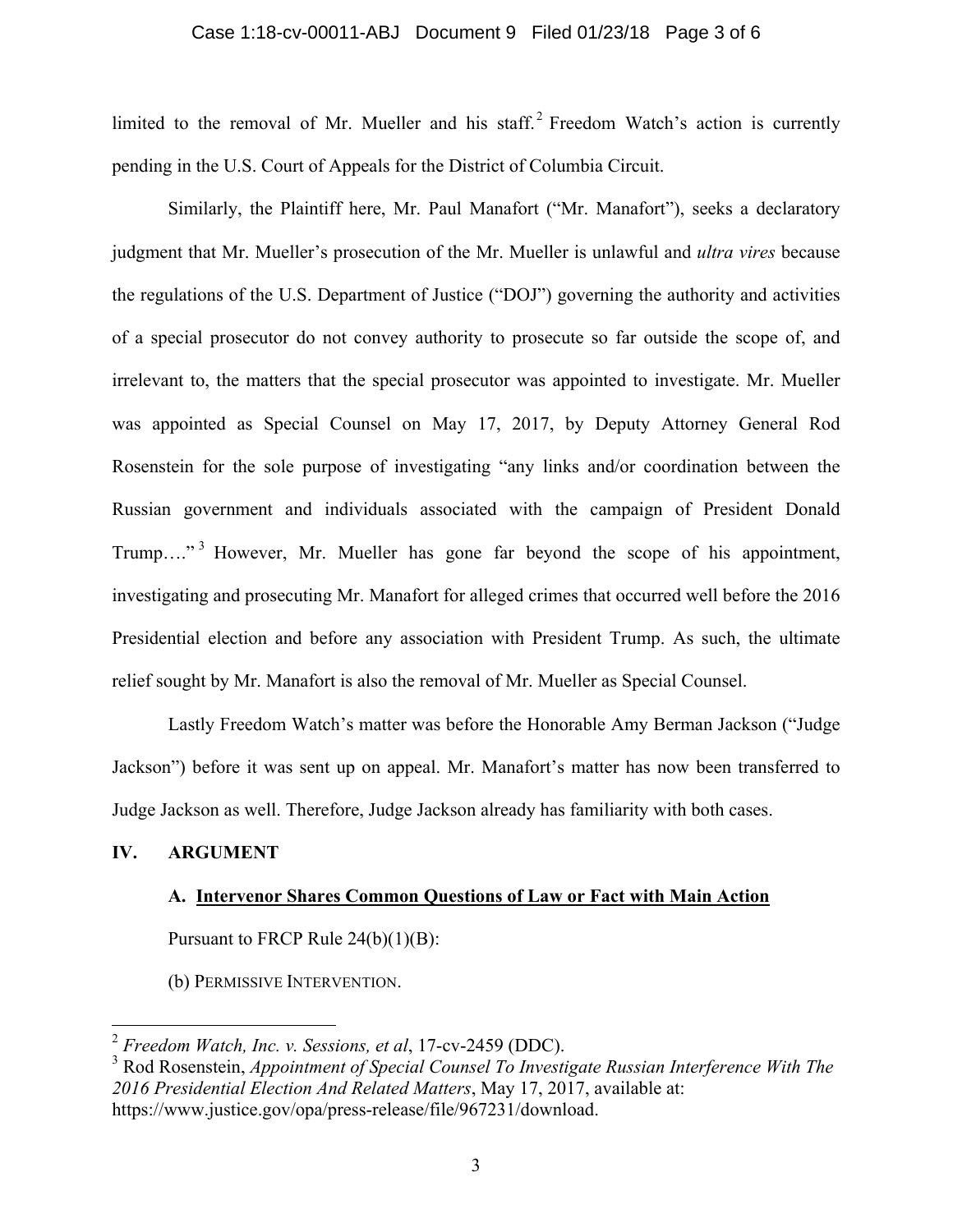(1) *In General.* On timely motion, the court may permit anyone to intervene who: \* \* \*

(B) has a claim or defense that shares with the main action a common question of law or fact.

Mr. Manafort and Freedom Watch both ultimately seek the removal of Mr. Mueller and his staff as Special Counsel on the grounds that they have they have acted improperly and illegally. Specially Mr. Manafort seeks removal on the grounds that Mr. Mueller's investigation and prosecution has far exceeded the scope of his appointment, and Freedom Watch seeks removal on the grounds that Mr. Mueller and his staff have intentionally leaked confidential information regarding his grand jury proceedings and have inherent and irreparable conflicts of interest.

### **B. "Stage of the Proceeding"**

Pursuant to FRCP Rule 24(b)(3), the Plaintiff's case, the instant case at bar, was just filed on January 3, 2018. Therefore, the case is just at its beginning. Presumably, the Defendants herein have not yet been served. No answer or responsive pleading has yet been filed. No action or decision has yet been entered in the case.

### **C. The "Reason for and Length" of any Delay**

Pursuant to FRCP Rule 24(b)(3), no delay is present, as explained in the foregoing subsection (B), *supra*.

### **V. CONCLUSION**

Based on the foregoing, Freedom Watch respectfully requests that this Court grant Freeodom Watch leave to intervene in Mr. Manafort's action, on the grounds that both actions share clear commonality of fact and law. Even more, both cases are at the pinnacle of national importance, as they both raise implications as to the integrity and fairness of the judicial process, and are thus in the public interest. Freedom Watch is a  $501(c)(3)$  public interest foundation and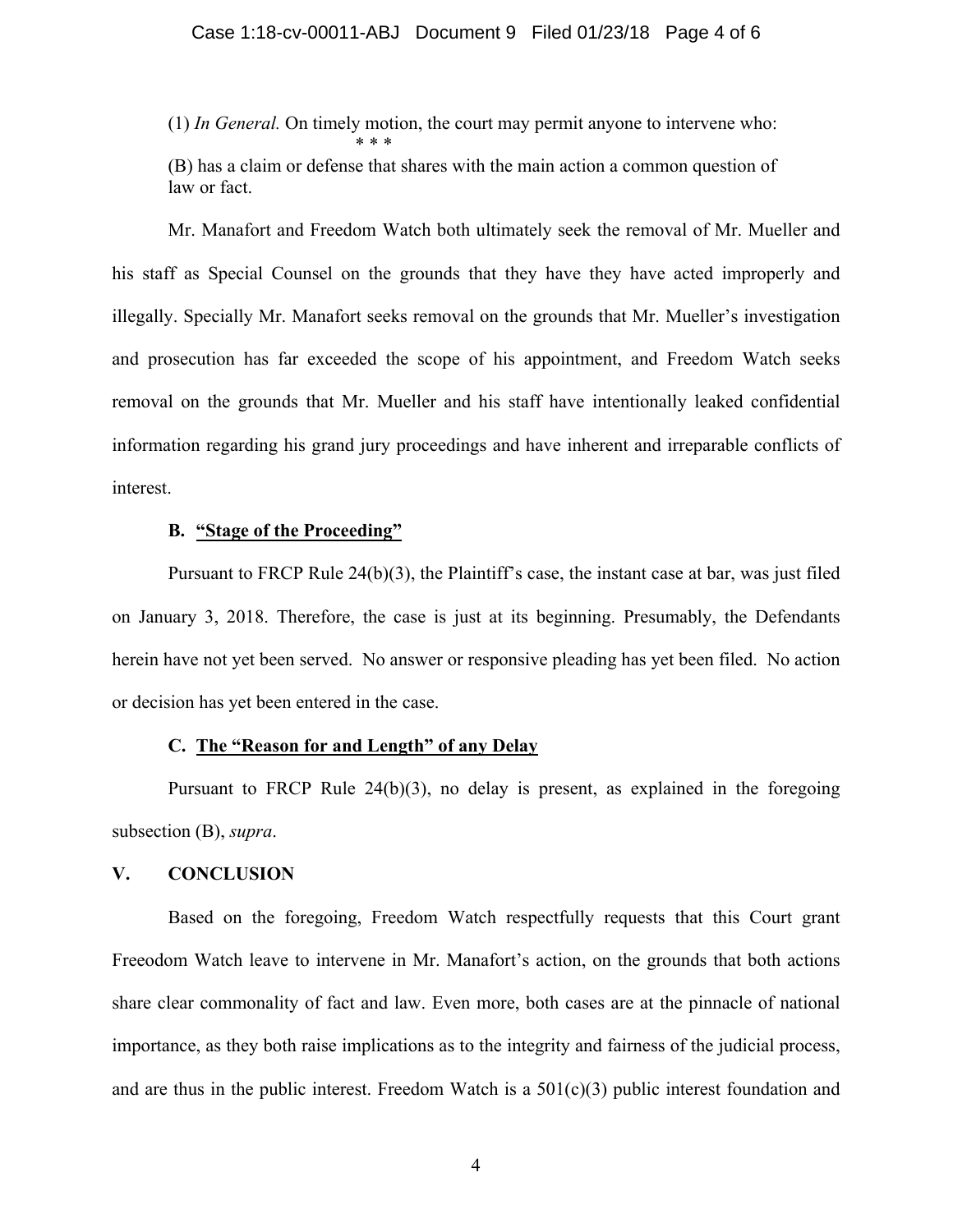government ethics watchdog.

Indeed, it is telling that Mr. Mueller is being defended in Mr. Manafort's action by U.S. Department of Justice ("DOJ") attorneys, notably from the Federal Programs Branch, all at taxpayer expense. This creates the appearance that Attorney General Jeff Sessions and Deputy Attorney General Rod Rosenstein have been disingenuous, given the fact that they should have, *sua sponte*, pursuant to their legal, professional, and ethical duties, investigated the claims against Mr. Mueller and his staff, as well as revoke Mr. Mueller's authority to prosecute Mr. Manafort. Instead, however, they have chosen to defend Mr. Mueller without any legal or factual basis to do so. The Federal Programs Branch of the DOJ does not consent, and Plaintiff's counsel, who have been contacted email and by telephone three times (four times combined), have not as of yet responded to Freedom Watch.

WHEREFORE, Freedom Watch respectfully requests that its intervention by granted forthwith.

**Dated**: January 23, 2018

### RESPECTFULLY SUBMITTED, FREEDOM WATCH, INC., By Counsel

 */s/ Larry Klayman* Larry Klayman, Esq. Washington, D.C. Bar No. 334581 Freedom Watch, Inc. 2020 Pennsylvania Avenue N.W. , Suite 345 Washington, D.C. 20006 (310) 595-0800 Email: leklayman@gmail.com